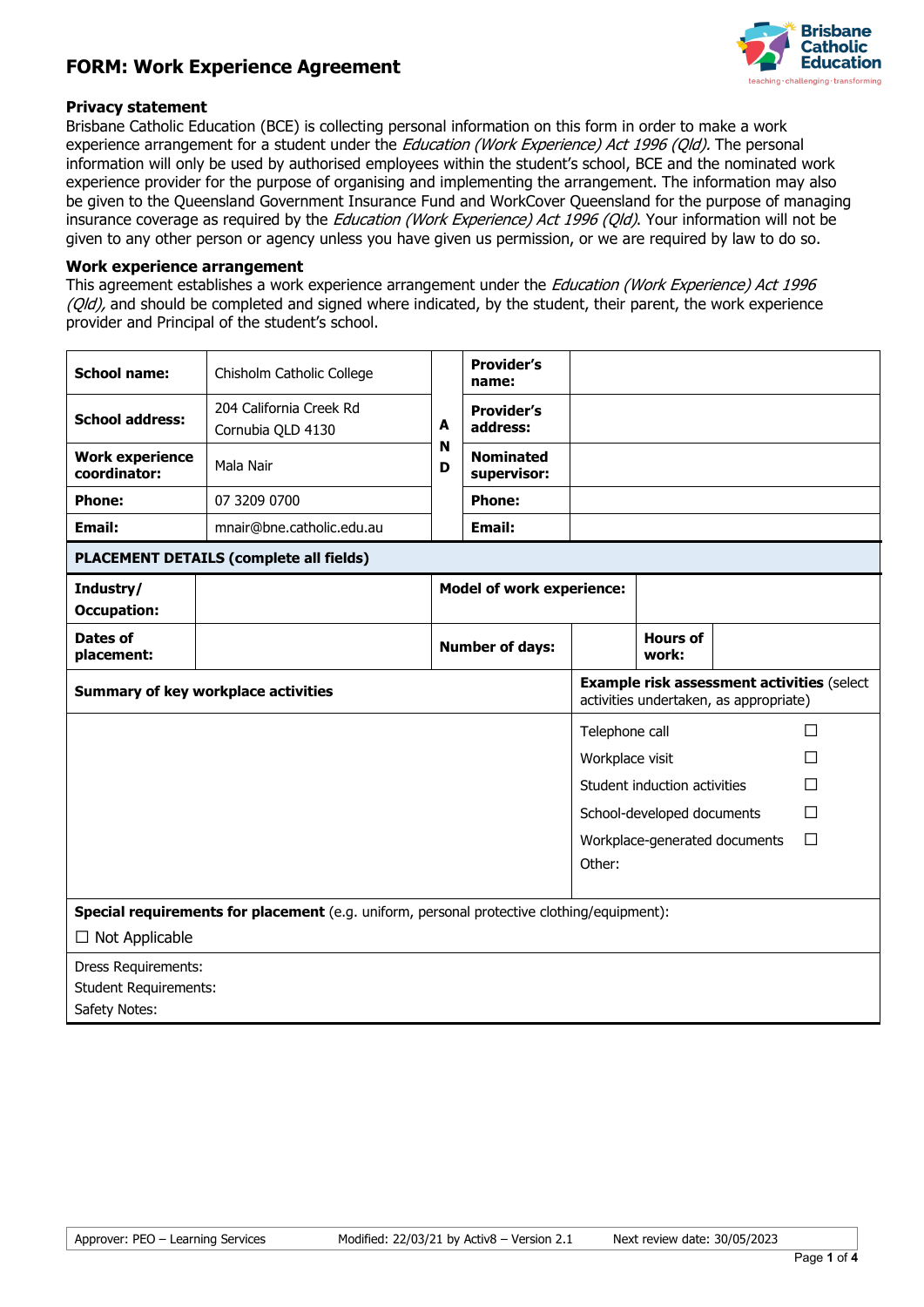

| <b>STUDENT DETAILS (complete all fields)</b>                                                          |                                                                                                             |                                         |         |
|-------------------------------------------------------------------------------------------------------|-------------------------------------------------------------------------------------------------------------|-----------------------------------------|---------|
| <b>Student name:</b>                                                                                  |                                                                                                             | Date of birth:                          | Gender: |
| <b>Phone:</b>                                                                                         |                                                                                                             | <b>Email:</b>                           |         |
| <b>Emergency</b><br>contact:                                                                          |                                                                                                             | Out of school hours<br>emergency phone: |         |
| <b>Medical information:</b><br>(List any pre-existing medical conditions that may<br>where relevant.) | impact on the student's work experience placement.<br>Please attach details of medications and health plans | $\Box$ Not Applicable                   |         |

# **INSURANCE INFORMATION FOR NON-STATE SCHOOL STUDENTS**

The nature and location of a Placement activity makes it different from other school activities. The purpose of this information sheet is to explain the insurance arrangements that have been put into effect for non-state school students participating in a Placement program.

### **WORKERS' COMPENSATION**

The Queensland Catholic Education Commission purchase from WorkCover, on behalf of the students in Catholic schools, the prescribed workers' compensation insurance to cover injuries resulting in medical expenses, permanent impairment or death occurring while undertaking work with the approved provider or while travelling directly between the home or school and the site where the placement is provided. Contact the school for further information on the process for lodging a claim.

## **LIABILITY INSURANCE**

The Queensland Department of Education has an arrangement with an insurer to indemnify students from State and non-State schools on approved placement. Students are indemnified against costs for which the student may be liable if the placement provider's property is damaged or injury is caused to the placement provider or an employee at the placement provider's premises or at another location while carrying out placement duties on behalf of the placement provider. The indemnity extends to students in instances where they may be liable for injury to the person or the property of a member of the public, arising out of the placement.

This cover is provided subject to the terms and conditions of the policy, which specifically exclude various activities from the Department's liability cover.

### **Tasks to avoid:**

- Driving of any watercraft
- The repair, service, refuelling, maintenance, possession, operation, use or legal control of any aircraft by the insured agency, except for the participation in repair, service, maintenance by placement students of the Insured Agency, who must be under the direct supervision of a Licensed Aircraft Maintenance Engineer or Australian Defence Force equivalent at all times
- Air traffic control, except for the observation by Australian Defence Force placement students of the Insured Agency who must be under direct supervision of a suitably qualified Australian Defence Force member at all times
- The driving of any vehicle on a public road or thoroughfare or any airport runway or tarmac
- Activities associated with railway track laying, track upgrading or track maintenance
- Construction or maintenance of railway locomotives or railway stock, except for the participation by placement students of the Insured Agency at Queensland Rail workshops and Rollingstock Maintenance Depots, Aurizon workshops or Downer EDI Rail workshops where those placement students must be under the direct supervision of a qualified and experienced Queensland Rail, Aurizon or Downer EDI Rail employee at all times
- Underground mining
- Oil and/or gas fields and oil and/or gas refineries; except for the participation by placement students of the Insured Agency at Coal Seam Gas (CSG) industry and Liquified Natural Gas (LNG) industry workplace sites where those placement students must be under the direct supervision of a qualified and experienced CSG or LNG industry employee at all times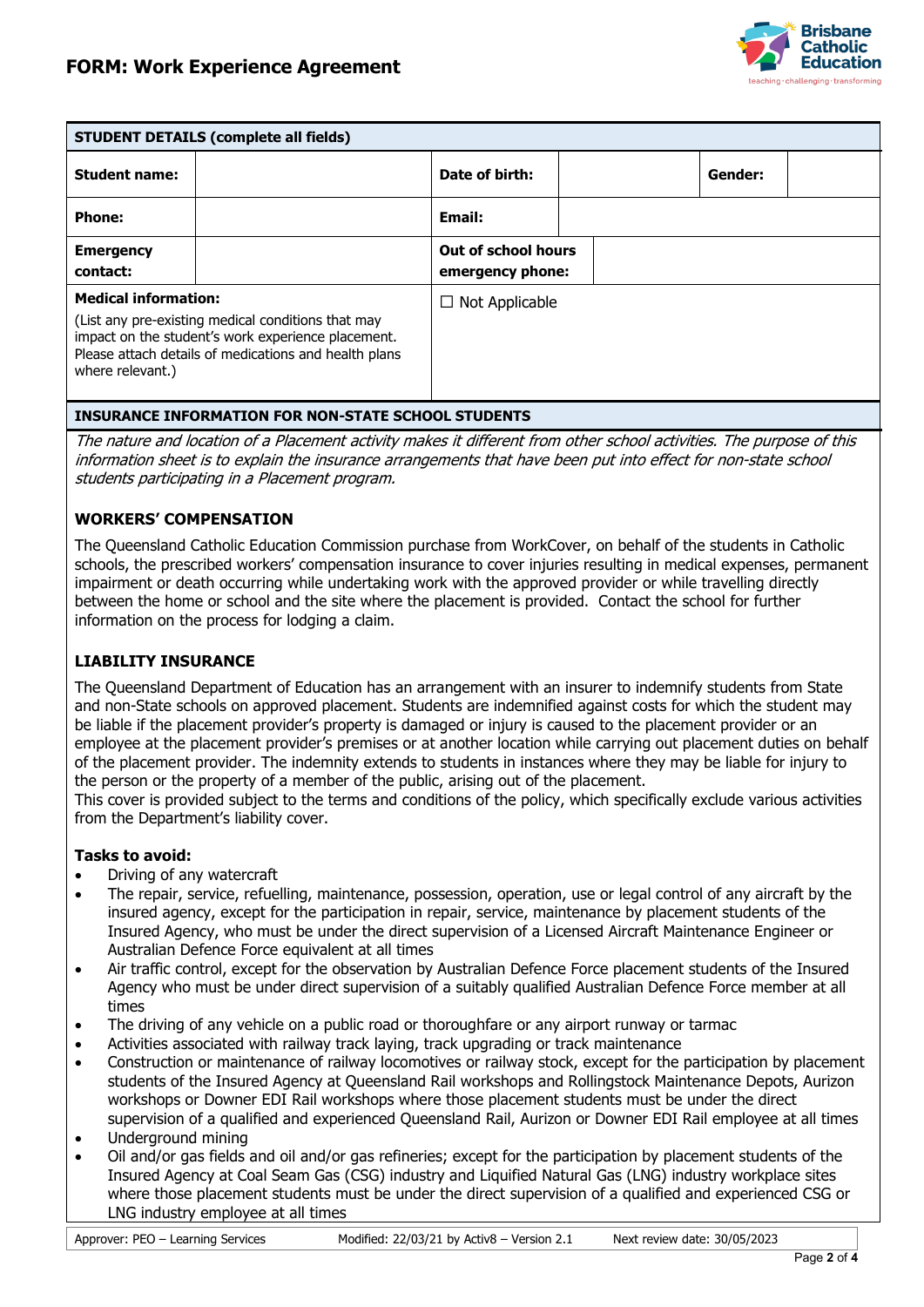- The use, handling and storage of firearms and explosive devices
- Abseiling
- Rock and/or mountain climbing
- White water rafting and canoeing
- Bungee jumping and its associated activities
- Underwater diving using either scuba or snorkelling equipment, where the student is not participating in an activity fully supervised by an appropriately qualified instructor
- Working at heights
- Operating any plant or machinery without adequate training and be supervised by a competent person
- Operating a chainsaw
- Working in a confined space

Access to the two forms of protection is available only when the Principal of a prescribed school has signed a written agreement with the placement provider to place a particular student on work placement.

For more information regarding insurance for non-State school students participating in a placement, please contact the school.

#### **STUDENT RESPONSIBILITIES**

I understand that my conditions of placement are to:

- Contact my Host employer at least 1 week prior to placement via phone or in person.
- Attend my placement for the full work experience period
- Be prompt when arriving at work, and when taking breaks
- Arrive at my placement well presented, and my appearance is appropriate for your workplace
- Immediately notify my school and the work experience provider if I am unable to attend or am late
- Demonstrate behaviour aligned to my school's responsible behaviour expectations and in keeping with the accepted standards of my work experience provider
- Listen and perform my duties to the best of my ability and comply with all reasonable directions given by the work experience provider
- Follow all workplace health and safety procedures in my workplace
- Notify my school and work experience provider of any incident or accident in the workplace which may involve me
- Not undertake tasks / activities outlined as not being covered by the Department's liability cover
- Upon completion of my placement, thank the people who I have worked with for their time and assistance

| <b>Student signature:</b> | Date: |  |
|---------------------------|-------|--|
|                           |       |  |